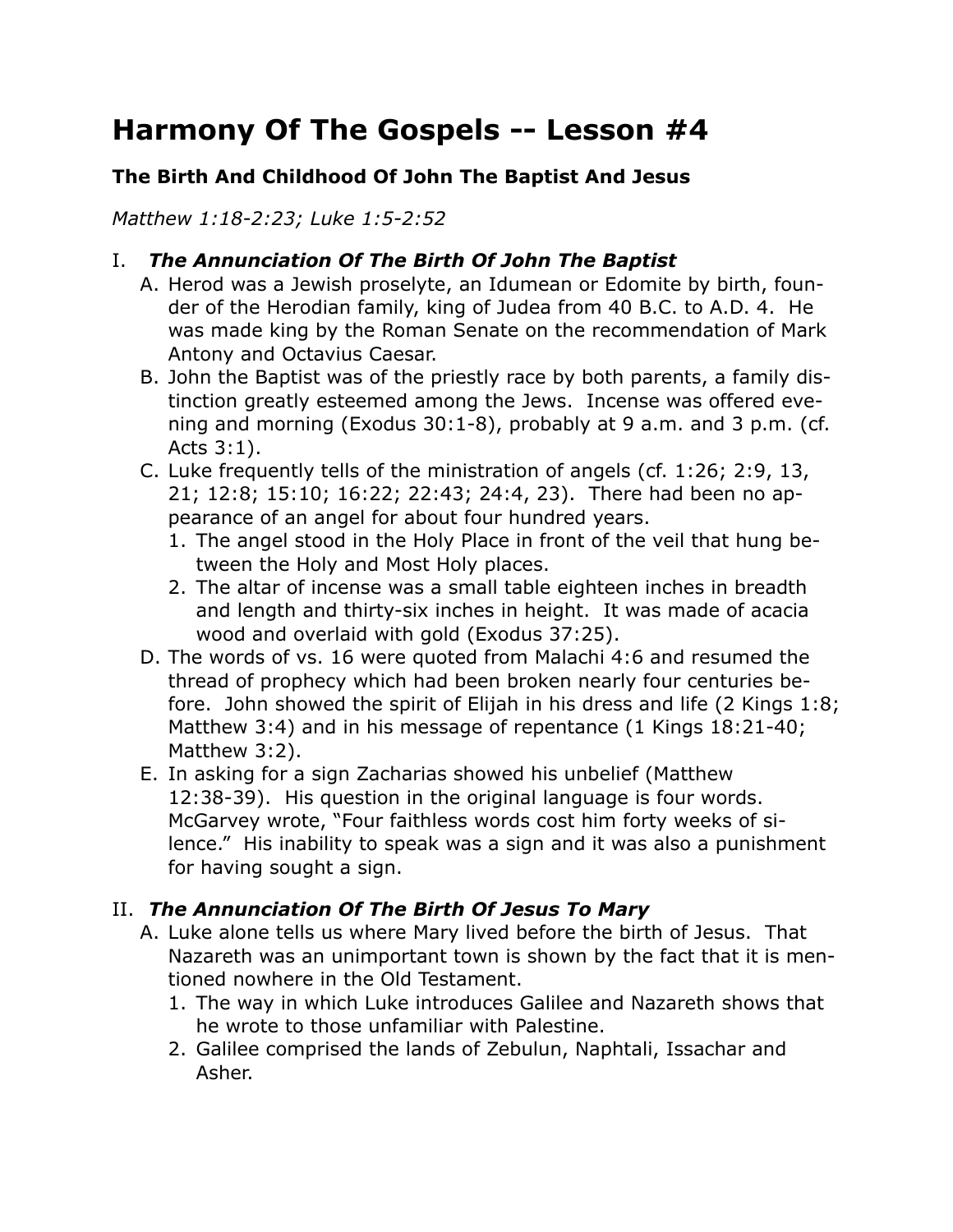- B. "Jesus" means "salvation is of Jehovah." It was one of the most common Jewish names, but was given to Jesus by divine direction because of its fitness.
- C. Jesus would not receive His kingdom as a bribe from Satan, nor win it by force of arms, but as the gift of God (Acts 2:32-36; Philippians 2:9-11; Matthew 28:18).
- D. The angel tells of Elizabeth's condition, that it may encourage the faith of Mary, and lead her to trust in Him with whom nothing is impossible. Mary uses the term "handmaid" to indicate her submissive and obedient spirit.

## III. *The Song Of Elizabeth To Mary*

- A. At this point Luke combines the two strands about Elizabeth and Mary; in it he stresses Jesus' superiority to John. Even so, the pattern of alternation continues, giving John his own important place as the prophet who goes before the Lord.
- B. The "hill country" was a district of Judah to the south of Jerusalem, of which the city of Hebron was the center.
- C. In this beautiful narrative, the stirring of the unborn child becomes a joyful prelude to Elizabeth's being filled by the Holy Spirit, who enlightened her about the identity of the child Mary was carrying. What joy must have filled the hearts of these two women as they realized that one was to be the mother of the long-expected Messiah, and the other of His Elijah-like forerunner!
- D. "Blessed" describes the happy situation of those whom God favors. Elizabeth gave the blessing Zecharias' muteness prevented him from giving (cf. vss. 68-74). In her blessing Elizabeth called attention to Mary's faith and God's faithfulness. In vs. 45, Elizabeth may have remembered how her own husband failed to believe.

# IV. *The Magnificat Of Mary*

- A. Mary speaks in a poetic tone. Her song closely resembles Hannah's prayer in 1 Samuel 2:1-10. Her song is called the "Magnificat" from this word "magnify" in vs. 46.
- B. In her song, Mary speaks of herself and her adoration toward God for His blessing. Mary was blessed in her motherhood, Abraham in his promises, Paul in his apostleship, etc., but none of these human beings are to be worshiped because of the blessings they received.
- C. In the last few verses, Mary's expressions were hyperboles for the disappointment of the proud, the princely and the rich, in whose families the Messiah was expected.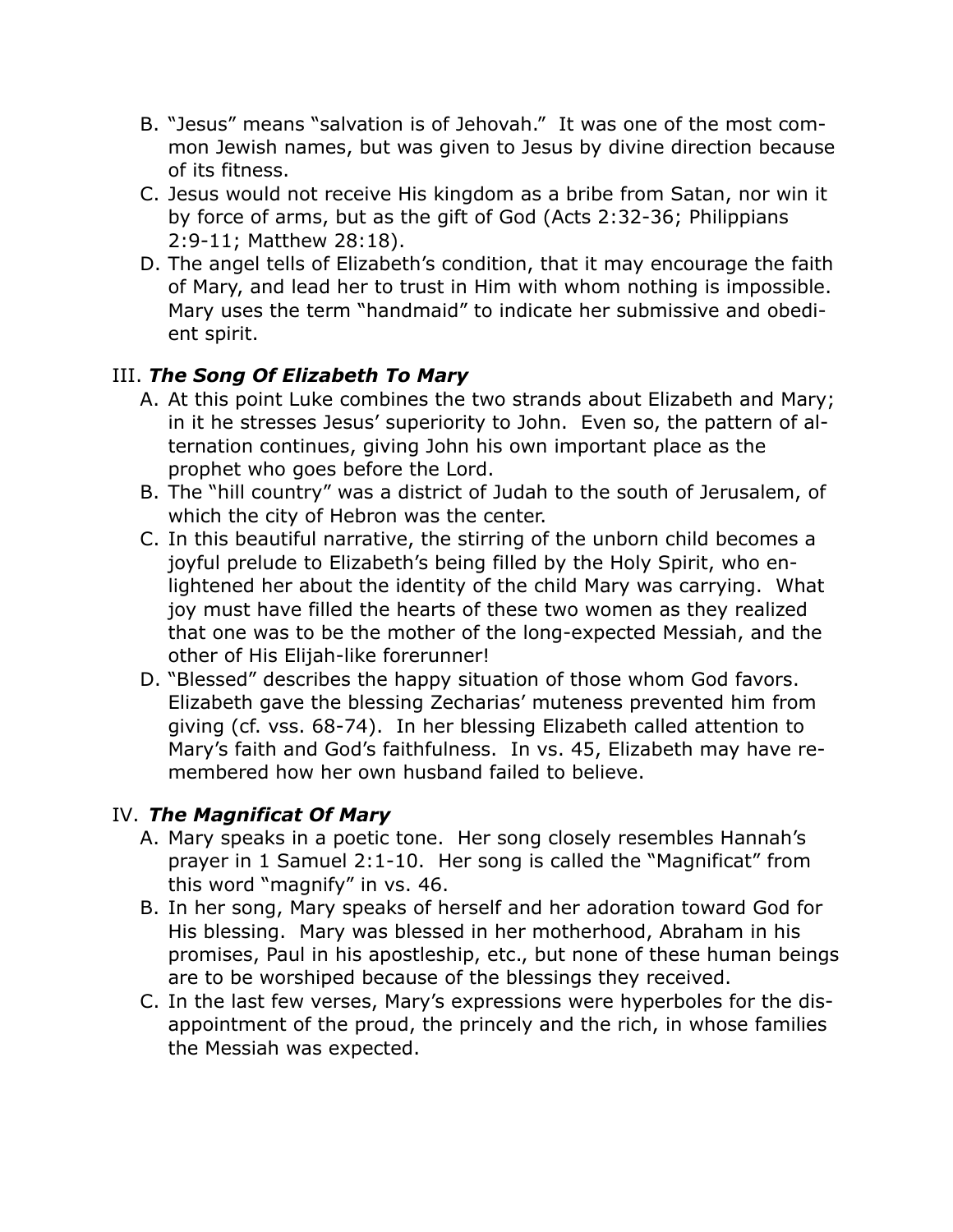D. God had passed these by and exalted a lowly one. The song closes with an expression of gratitude to God for His faithfulness in keeping His covenants.

# V. *The Birth And Childhood Of John The Baptist*

- A. Male children were named at their circumcision, probably because at that time the names of Abram and Sarai had been changed (Genesis 17:5, 12, 15; Leviticus 12:3; Philippians 3:5). Females were named when they were weaned.
- B. Family names were highly honored among the Jews. They had no liking of romantic and eccentric names. The crowd was surprised that both parents agreed upon an unexpected name.
- C. The miraculous phenomena attending the birth of John made the people so conscious of the presence of God as to fill them with awe. In vs. 66, we probably find an echo of this question thirty years later when John entered upon his ministry (John 1:19).
- D. Because of the word "blessed" in vs. 68, this hymn is referred to as the "Benedictus." After four hundred years of absence the Holy Spirit, as the spirit of prophecy, had again returned to God's people.
- E. The "horn" was a symbol of power (Daniel 7:7-8; 8:21). The reference to "the house of his servant David" indicates that Mary was of the house of David. "Holiness" is good conduct toward God and "righteousness" is good conduct toward men.
- F. Israel had a false idea that the Messiah's salvation would be from political evil. John was needed to tell them that it was from sin that God proposed to deliver them. Perdition does not consist in political wrongs, but in divine condemnation.

# VI. *The Annunciation Of The Birth Of Jesus To Joseph*

- A. The Jews were usually betrothed ten or twelve months prior to the marriage.
	- 1. So sacred was the relationship that unfaithfulness to it was deemed adultery, and was punishable by death by stoning (Deuteronomy 22:23-28; Leviticus 20:10; Ezekiel 16:38; John 8:5).
	- 2. Those betrothed were regarded as husband and wife, and could only be separated by divorcement.
- B. Both Matthew and Luke are careful to mention Jesus' miraculous conception through the Holy Spirit. The act of the Holy Spirit in this case indicates that He is a personality, and not a mere influence.
	- 1. As a "righteous" man he could not complete his marriage, and thus stain his family name.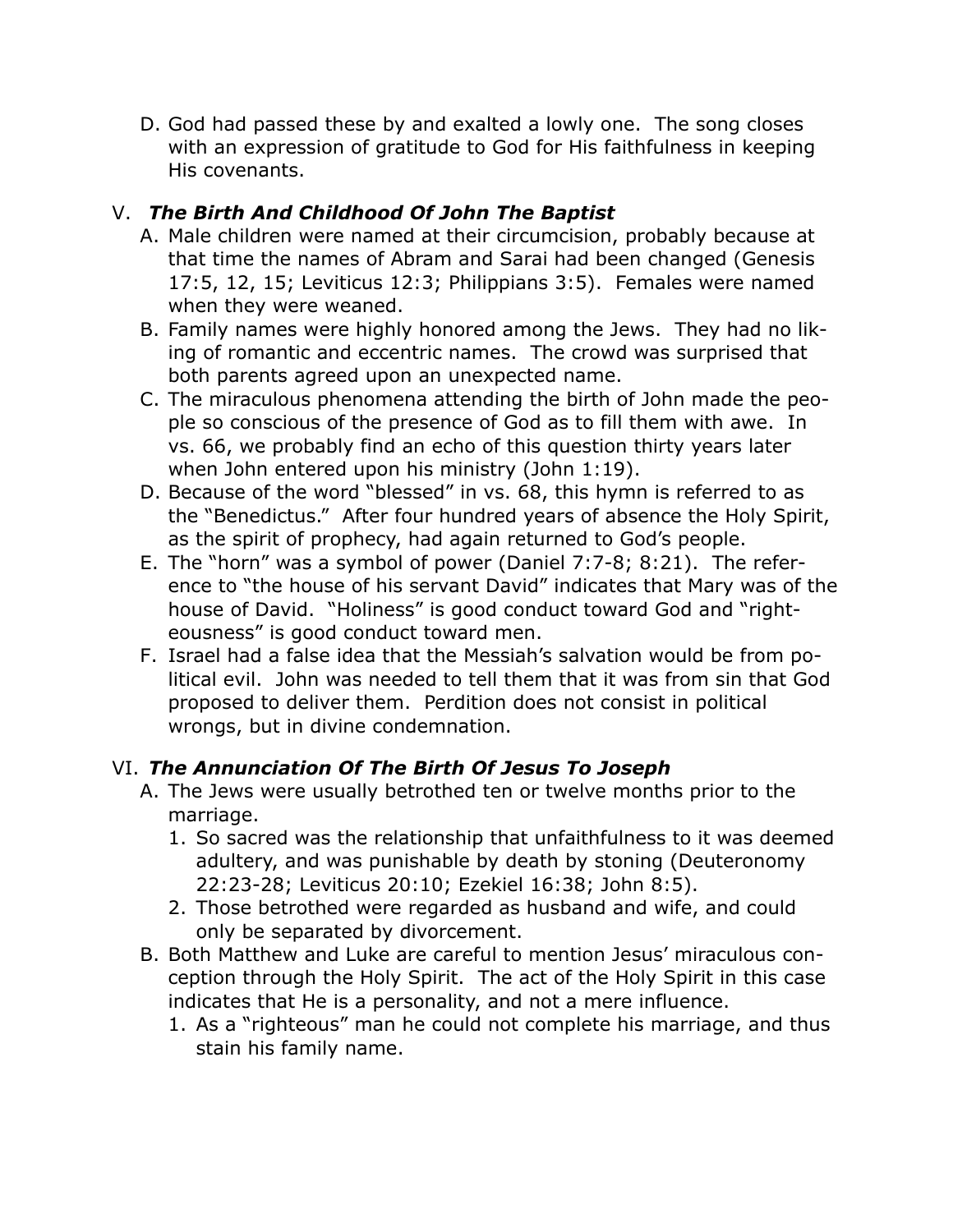- 2. As a merciful man he did not wish to openly disgrace the one he loved. He wanted to act justly toward his own reputation, and mercifully toward the reputation of Mary.
- C. The Law of Moses gave the husband the power of divorce (Deuteronomy 24:1). The bill of writing certifying the divorce usually stated the cause, and was handed to the wife in the presence of witnesses. Joseph evidently intended to omit stating any cause in the bill, that there might be no record to convict her of shame.
- D. The angel told Joseph to have no fear as to Mary's virtue and purity. He was to fear no disgrace in taking her as his wife. When the Lord was born, He would take the name "Jesus," which means "salvation is of Jehovah."
- E. The Sonship of Jesus demands a miraculous birth. Nature shows God above us; the Law shows God is against us; but the gospel shows God with us, and for us. In this world Jesus walked "with us" in human form (John 1:14); and because He did so, we, in the world to come, shall walk "with Him" in divine form (1 John 3:2; 1 Corinthians 15:49).

#### VII.*The Birth Of Jesus*

- A. Octavius, or Augustus, Caesar was the nephew of and successor to Julius Caesar. He took the name Augustus in compliment to his own greatness; and our month August is named for him.
- B. Quirinius was harsh and corrupt as a governor, but an able and loyal soldier, earning a Roman triumph for successes in Cilicia, and was honored by a public funeral in A.D. 21.
- C. "Bethlehem" meant "house of bread." It was the later or Jewish name for the old Canaanite village of Ephrath, the Ephrath near which Rachel died (Genesis 35:19). It was marked by Micah as the birthplace of the Messiah (Micah 5:2).
- D. The newborn Jewish child was washed in water, rubbed with salt and then wrapped in bands or blankets which confined the limbs closely (Ezekiel 16:4).
- E. The inn was probably full because of the number who had come to be enrolled. Inns contained rooms for people and stalls for animals; there was no room in the former, but there was in the latter.

## VIII.*The Praise Of The Angels And The Homage Of The Shepherds*

- A. When the flock was too far from the village to be lead to the fold at night, shepherds would stay with them in the field, even in the dead of winter.
- B. The angel omitted the name Jesus, but gave the meaning of His name. Prophets, priests and kings were anointed. Jesus held all these three offices for all our race for all eternity.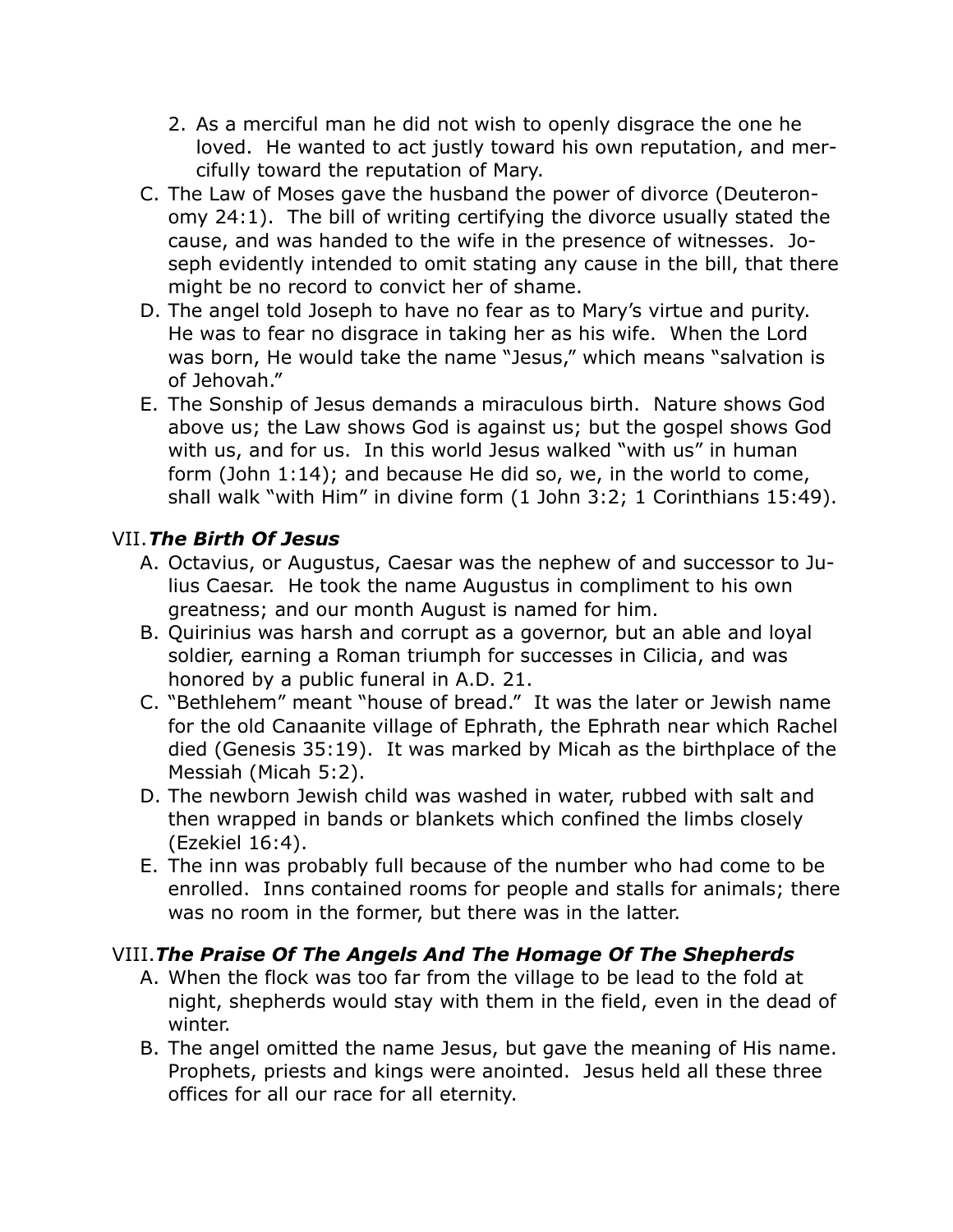- C. "Heavenly host" is indicative of the "army of the Lord" (1 Kings 22:19). God is referred to as the "God of Sabaoth;" that is, the God of hosts or multitudes (Romans 9:29; James 5:4; Revelation 5:11-12). But at this time God's army appeared to announce the coming of eternal peace.
- D. The angels invoked blessing on God and peace upon man.
	- 1. Christ effected peace between God and man, and ultimately peace between man and man.
	- 2. The love of God is shed abroad upon all, even the vilest of sinners (Romans 5:8; 1 Timothy 1:15); but His peace comes upon those who have accepted His Son, and in whom He is therefore wellpleased (Romans 9:11).
- E. The shepherds were moved to proclaim by the same spirit which compelled the lepers at Samaria (2 Kings 7:9). The silence of Mary contrasts with the talkativeness of the shepherds. But it is the duty of Christians both to ponder and proclaim.
- F. Only Mary could know the fact stated by "pondered them in her heart," which indicates that Luke got the opening parts of his gospel from her.
- G. Jesus came in exactly the manner in which His coming had been spoken of or described by the angels a few hours before; and also just as His coming had been spoken of or described by the prophets centuries before.

## IX. *The Circumcision Of Jesus*

- A. This rite was probably performed by Joseph and by this rite Jesus was "made like unto his brethren" (Hebrews 2:16-17).
- B. He became a member of the covenant nation, and became a debtor to the Law (Galatians 5:3).

## X. *The Presentation Of Jesus In The Temple*

- A. Purification took place on the fortieth day after the birth in the case of males, and eighty days in the case of females (Leviticus 12:1-5).
	- 1. Until it was performed the mother was not permitted to go to the temple, take part in any public service or even to leave her house.
	- 2. It seems that the members of her family were also ceremonially unclean, because they came in daily contact with her.
- B. By redemption money and sacrifice the life of Jesus was ceremonially redeemed from God the Father, that His consecration of it to the will of the Father might be perfect.
- C. The required offering was a yearling lamb for a burnt offering and a young pigeon for a sin offering. But the Law allowed a poor mother to substitute doves or pigeons for the lamb. We see here an early trace of the poverty of Him who had nowhere to lay His head (Luke 9:58).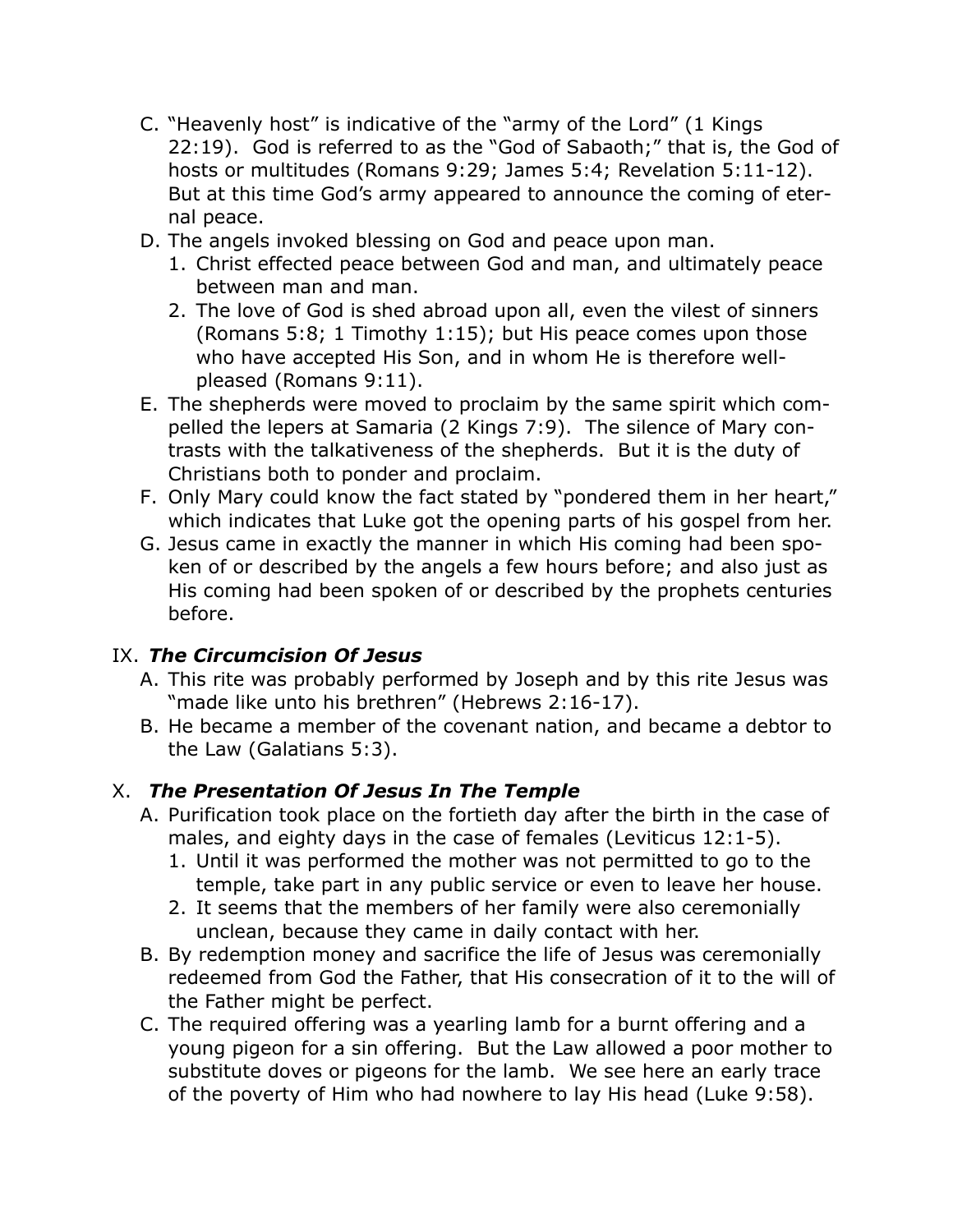- D. The "consolation of Israel" was a common name for the era of the Messiah, which was so called because the coming of Christ would bring comfort to His people (Isaiah 40:1).
- E. The hymn of Simeon is called the "Nunc Dimittis," from the two words with which the Latin translation of it begins. Simeon regards his death as now near, since he had seen that for which God had kept him alive.
- F. Joseph and Mary "marvelled" not because they heard anything which was really new, but because the words caused them to see the truth in a new way.
	- 1. They were also doubtless surprised to find that an utter stranger should speak in such a way about their child.
	- 2. Such manifestations of inspiration were no more common then than now.
- G. Christ's light has revealed the Father to the Gentiles. That Simeon should prophesy this is an evidence of the large spiritual knowledge given him since even the apostles were slow to grasp the fullness of Christ's mission (Psalm 98:2-3; Isaiah 42:6; 52:10).

#### XI. *The Magi Visit Jesus*

- A. The term "wise men" designated an order of priests and philosophers (called magi) which existed in the countries east of the Euphrates, from a very remote period.
	- 1. We first find the word in the Bible at Jeremiah 39:13. It is also referred to in Daniel 5:11.
	- 2. The magi were, in many ways, the Levites of the East; they performed all public religious rites, claimed exclusive mediatorship between God and man, were the authority on all doctrinal points, constituted the supreme council of the realm and had charge of the education of the royal family. They were particularly famous for their skill in astronomy.
- B. They seemed to have expected to find all of Jerusalem knowing and worshiping this newborn king.
- C. Herod was troubled because his succession to the throne was threatened, and Jerusalem was troubled because it dreaded a conflict between rival claimants for the throne.
- D. It was generally known that Christ would be born in Bethlehem (John 7:42). The very group which officially announced the birthplace of Jesus subsequently condemned Him to death as an imposter.
- E. Duplicity was a well-known characteristic of Herod. He had Aristobulus, the high priest, drowned by his companions while bathing, though they seemed to be only ducking him in sport. In this case Herod concealed fraud beneath the appearance of piety.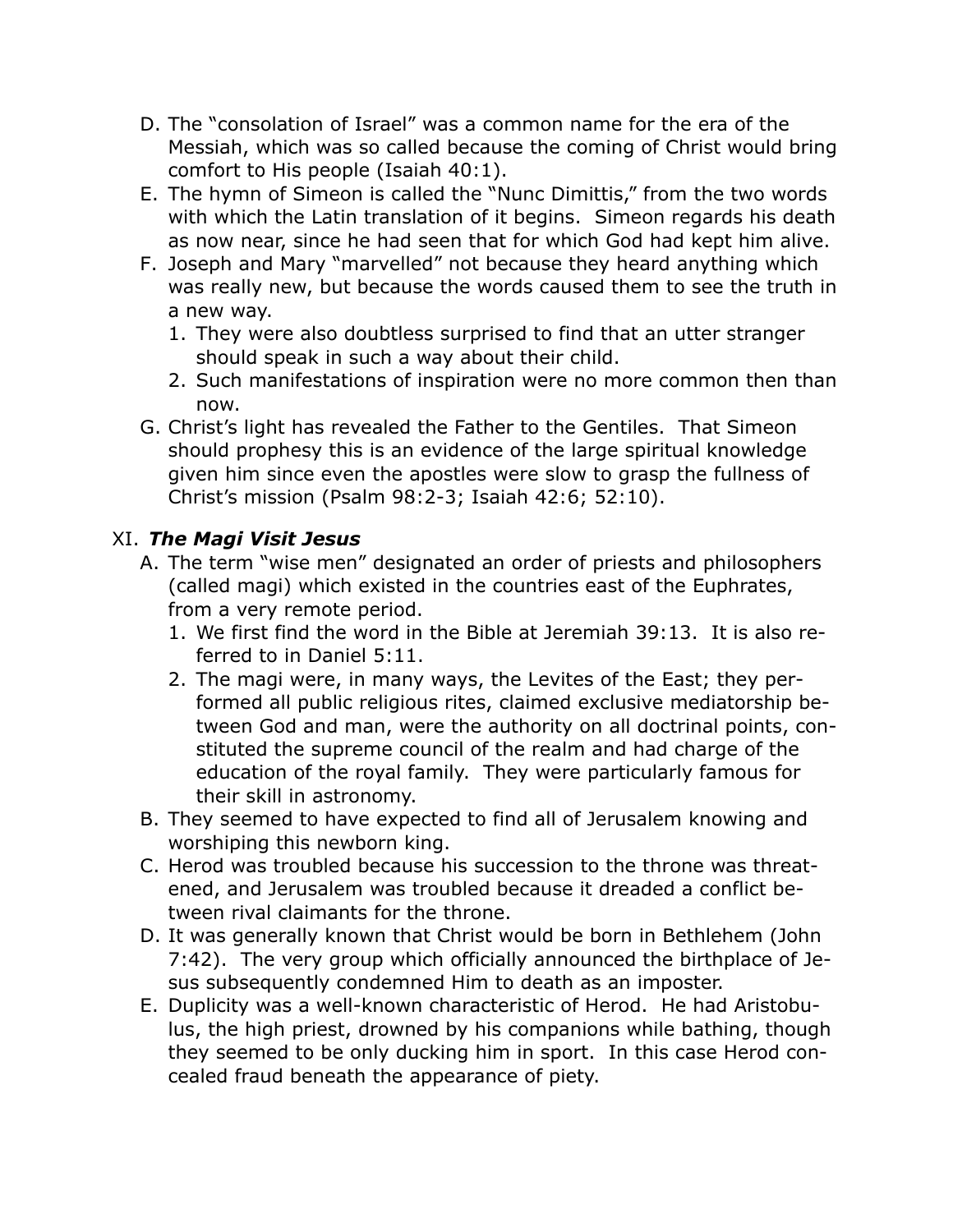- F. The return of the star assured them that God would lead them safely and surely to the object of their desires. It is safe to think that the manner in which they had been led to Jesus caused them to worship Him as divine.
	- 1. Their long journey and their exuberant joy at its success indicate that they sought more than the great king of a foreign nation.
	- 2. They had known Christ only one day; He had performed no miracles; He had none other to do Him homage; He was a helpless babe, yet they fell down and worshiped Him.
- G. Oriental custom requires that an inferior shall approach his superior with a gift. These gifts probably contributed to the sustenance of the parents and the child while in Egypt.

## XII.*Jesus Is Carried To Egypt And The Children Of Bethlehem Are Slain*

- A. Egypt was a refuge of Israel when fleeing from famine and oppression. There were at that time about one million Jews in the Nile Valley.
	- 1. It was a severe criticism against Israel when Egypt, the house of bondage and the enemy of God's people, was regarded as a place of refuge.
	- 2. As Herod died soon after the flight into Egypt, the sojourn of the family of Jesus in that land must have been brief, for they returned after his death.
- B. The prophecy, no doubt, had a primary reference to the Exodus, and was an echo of the words of Moses in Exodus 4:22-23.
- C. This brutality was in keeping with Herod's character. Jealousy as to his authority led him to murder two high priests, his uncle Joseph, his wife and three of his own sons, along with many other innocent people.
- D. As Bethlehem was not a large place, the number of children could not have been large. According to Jewish reckoning "two years old and under" would mean all children from birth up to between twelve and thirteen months old, all past one year old being counted as two years old.
- E. Vss. 6, 15 and 18 give us three different kinds of prophecy.
	- 1. The first is direct, and relates to an event which was yet future.
	- 2. The second is a case where an act described is symbolic of another later and larger act.
	- 3. The third is a case where words describing one act may be taken as describing another later act, though the acts themselves may bear little resemblance.
- F. Why were there tearful mothers in Bethlehem? Because that which Christ escaped remained for His brethren, their children, to suffer. If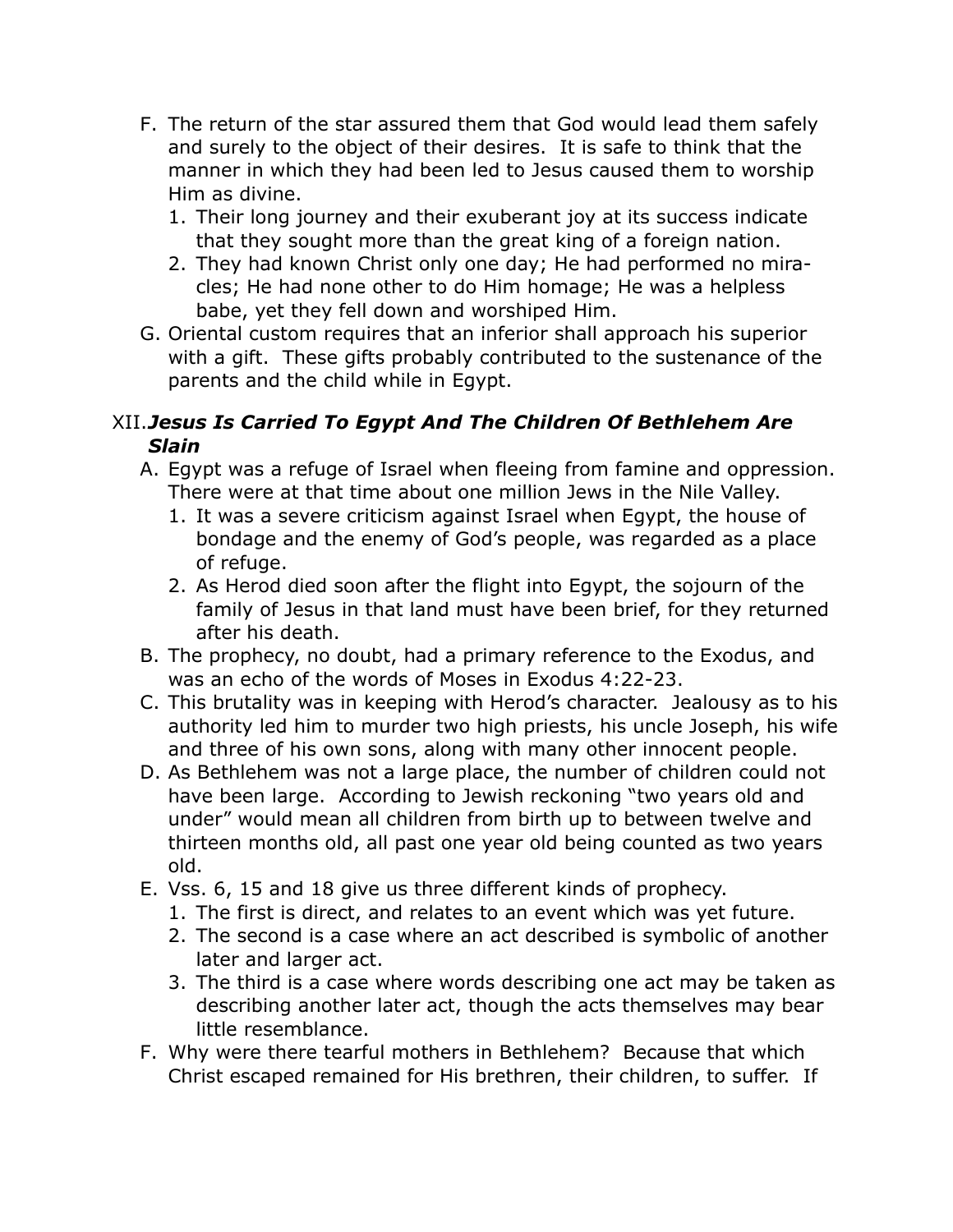He would escape death, all His brethren must die. But He died that all His brethren might live.

G. The image of the ancient mother of the tribe rising from her tomb to weep, and refusing to be comforted because her children are not around her is beautiful; and Matthew adopts the words of the prophet and says that they were here fulfilled.

#### XIII.*Jesus Is Brought From Egypt To Nazareth*

- A. This fourth dream and third mention of the "angel of the Lord" (vs. 19) continues the divine initiative in preserving and guiding Jesus. Although the whole land was before Joseph and he apparently hoped to settle in Judea (perhaps in Bethlehem), he was forced to retire to the despised Galilee.
- B. Probably Joseph had expected Herod Antipas to reign over the entire kingdom; but Herod the Great made a late change in his will, dividing his kingdom into three parts. Archelaus, known for his ruthlessness, was given Judea, Samaria and Idumea. Joseph, guided by the fifth and final dream, settled the family in Galilee.
- C. Luke takes another opportunity to mention the fidelity of Jesus' parents to the Jewish law. Joseph's obedience shows him a fit person for the momentous charge entrusted to him. Luke omits mention of the flight to Egypt (an event important to Matthew because it provided him with another example of fulfilled prophecy).
- D. The town Joseph chose was Nazareth, his former home and that of Mary (cf. 13:53-58). This final quotation formula, like that of vs. 15, should probably be understood as taking place "in order to fulfill the prophets." Matthew's wording here suggests he had no specific Old Testament quotation in mind; indeed, these words are found nowhere in the Old Testament.

## XIV.*The Childhood Of Jesus At Nazareth*

- A. Luke 2:40 contains the history of thirty years. It describes the growth of our Lord as a natural, human growth; for, though Jesus was truly divine, He was also perfectly man.
- B. His life expanded like other human lives. He learned as other boys; He obeyed as other children.
- C. His life in Nazareth was undoubtedly a quiet life, but its sinless purity made John the Baptist feel his own unworthiness compared to it (cf. Matthew 3:14). Mary was full of confidence which led her to sanction, without reserve, any request or command which Jesus might utter (cf. John 2:5).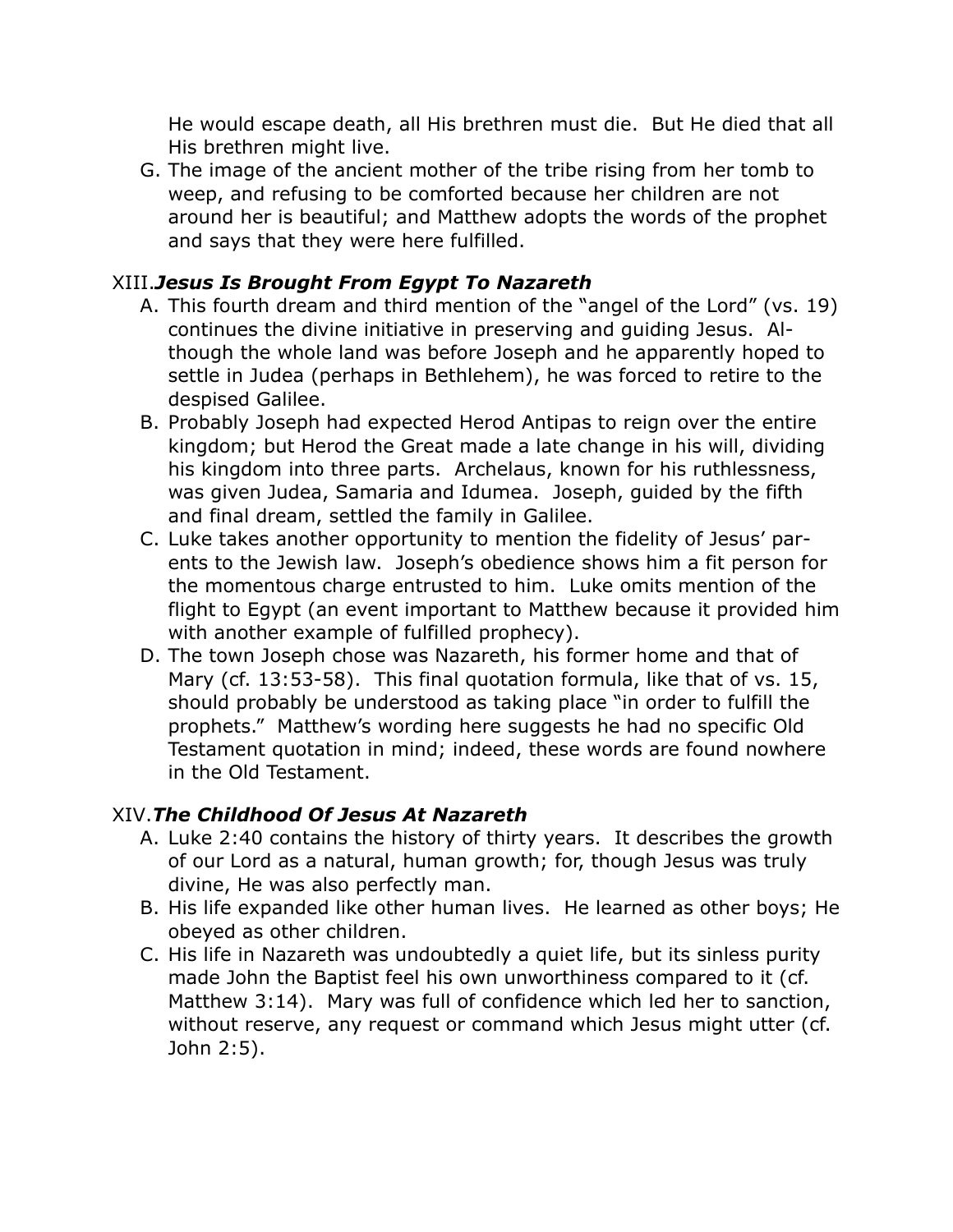#### XV. *The Visit Of Jesus And His Parents To Jerusalem*

- A. Males were required to attend the passover (Exodus 13:7); but women were not. The great rabbi, Hillel, recommended that they should do so, and the practice was esteemed an act of admirable devotion.
- B. The passover took place at the full moon which occurred next after the vernal equinox. At it the firstfruits of the harvest were offered (Leviticus 23:10-15).
	- 1. Josephus tells us that the numbers assembled at this feast often exceed two million.
	- 2. The feast took eight days in all; one day for killing the lamb and seven days for observing the feast of unleavened bread which followed it (Exodus 12:15; Leviticus 23:5-6).
- C. Jews going to and from their festivals traveled in caravans for pleasure and safety. In the daytime the young children mingled freely among the travelers, and sought out whatever companionship they wished. But in the evening, when the camp was formed and the tents were pitched, the members of each family came together.
- D. Each part of a day was reckoned as a day when at the beginning and ending of a series. The parents missed Jesus on the evening of the first day, returned to Jerusalem and sought for Him on the second day, and probably found Him on the morning of the third day.
- E. The rabbinical method of instruction was to state cases, or problems, dependent upon the interpretation or application of the Law. The pupils then tried to solve the cases or problems (cf. Matthew 22:15-46).
- F. Obedience to His higher duties constrained Him to appear disobedient to His parents. It is interesting that the first recorded words of Jesus speaks of the Father and His last words upon the cross also speak of the Father (cf. Luke 23:46). The phrase, "I must," demonstrates the devotion of Jesus to the will of the Father.
- G. It may seem strange that Mary, knowing all that she did concerning the birth of Jesus, etc., did not grasp the meaning of His words, but we are all slow to grasp great truths; and failure to be understood was therefore a matter of daily occurrence with Jesus (Mark 9:32; Luke 9:45; 18:34; John 10:6).

## XVI.*The Eighteen Years At Nazareth*

- A. Jesus is here set before us as a pattern of obedience which children should observe toward their parents.
	- 1. In these years Jesus learned the trade of his father (cf. Mark 6:3).
	- 2. He sanctified labor and showed that dignity and glory belonged to inward and not to outward conditions.
- B. He did not literally grow in favor with God. This is a phenomenal expression. The favor of God and man kept company for quite a while,